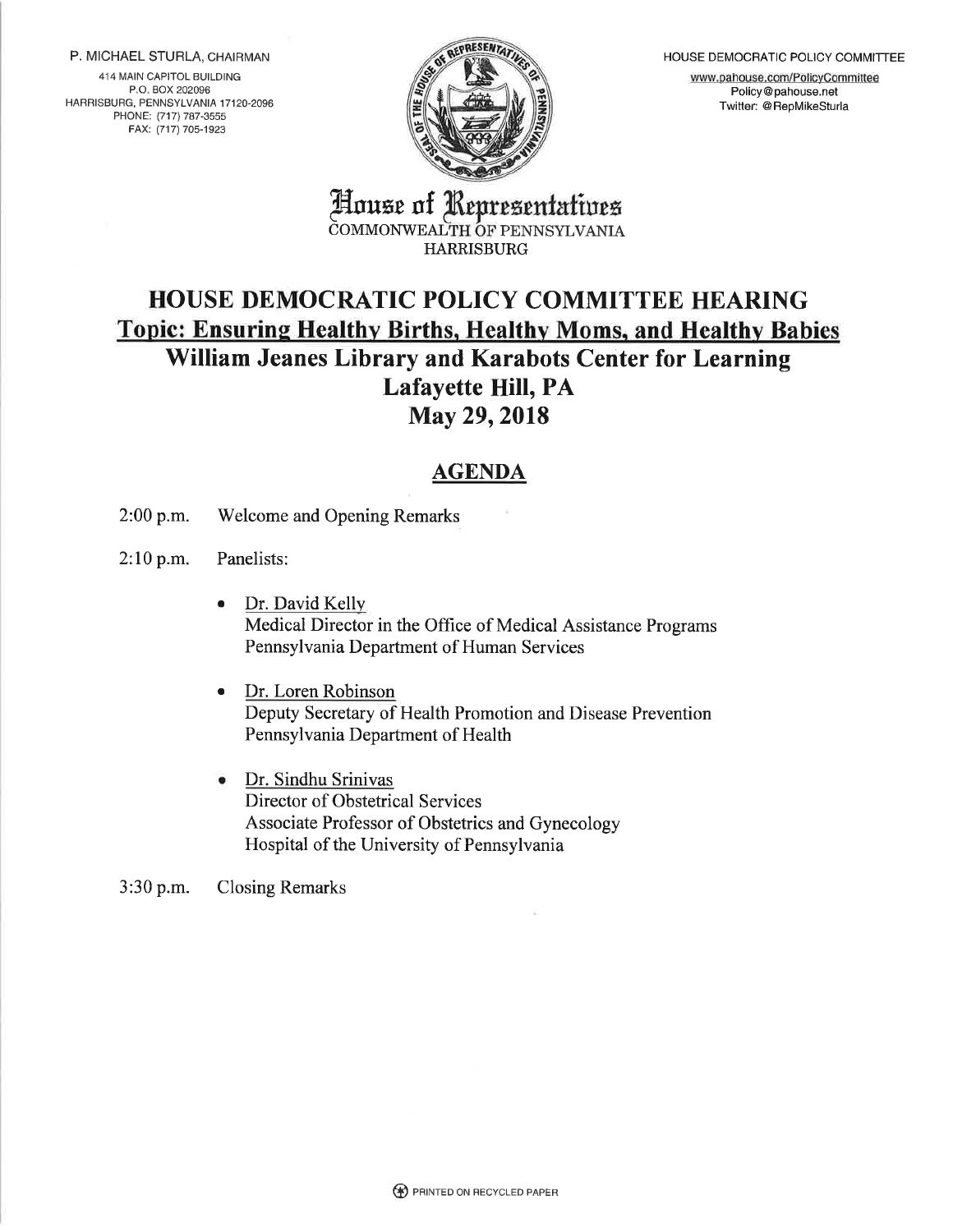

## Testimony for Public Hearing on Ensuring Healthy Births, Moms, and Babies Tuesday, May 29, 2018

Good afternoon, I am Dr. Loren Robinson. I am formally trained as a physician, in both internal medicine and pediatrics, and I am also the Deputy Secretary for Health Promotion and Disease Prevention within the Pennsylvania Department of Health. <sup>I</sup> would like to thank Representative Mary Jo Daley for inviting me here today to speak about the importance of women's healthcare for the moms and babies in our Commonwealth.

lmagine a walk on the beach. Protective factors like education, high income, and social support, enable you to walk on solid, dry sand. Risk factors, like a traumatic event, unsafe neighborhood, social isolation, and single parenting force you to walk on wetter sand. Single acts of discrimination are waves hitting you, soaking the sand, and requiring more effort to move forward. Systematic racism and discrimination become the waves breaking over you, where even more effort is required to move fonrvard and there is no way to fully leave the water. Two women may walk the same distance but the effort needed by a woman of color can be much greater because of the effects of walking in the wet sand and waves creating so much more wear on the body over time and across generations. These are conditions that even a high income and education do not fix. Even at high income and education levels, Black women still have worse maternal outcomes than white women of the same income and education levels.

There are many maternal risk factors (or health factors) that can lead to complications for both mother and infant during pregnancy such as obesity, smoking, use of alcohol or drugs, and depression. Disparities in birth outcomes and complications can also be the result of the trauma of early life experiences and cumulative stress over the life course. For black women, social and built environments that reinforce discrimination and racism result in an increase in allostatic load (or stress) that leads to declines in health over time at a different rate than those not subjected to discrimination and systematic racism. This process is known as weathering.

The path to optimum health for all Pennsylvanians leads to and through women. Maternal and infant health outcomes are critical measures by which the health of states and nations are measured and compared. With their reproductive years spanning, on average, ages 15-44 years old, the ability to birth children puts women in a unique position whereby the combination of risk and protective factors influencing their health have long term health consequences across their lifespan, and across the lifespans of their children and families. The conditions for a healthy pregnancy and improved birth outcomes begin long before a woman becomes pregnant. While improving health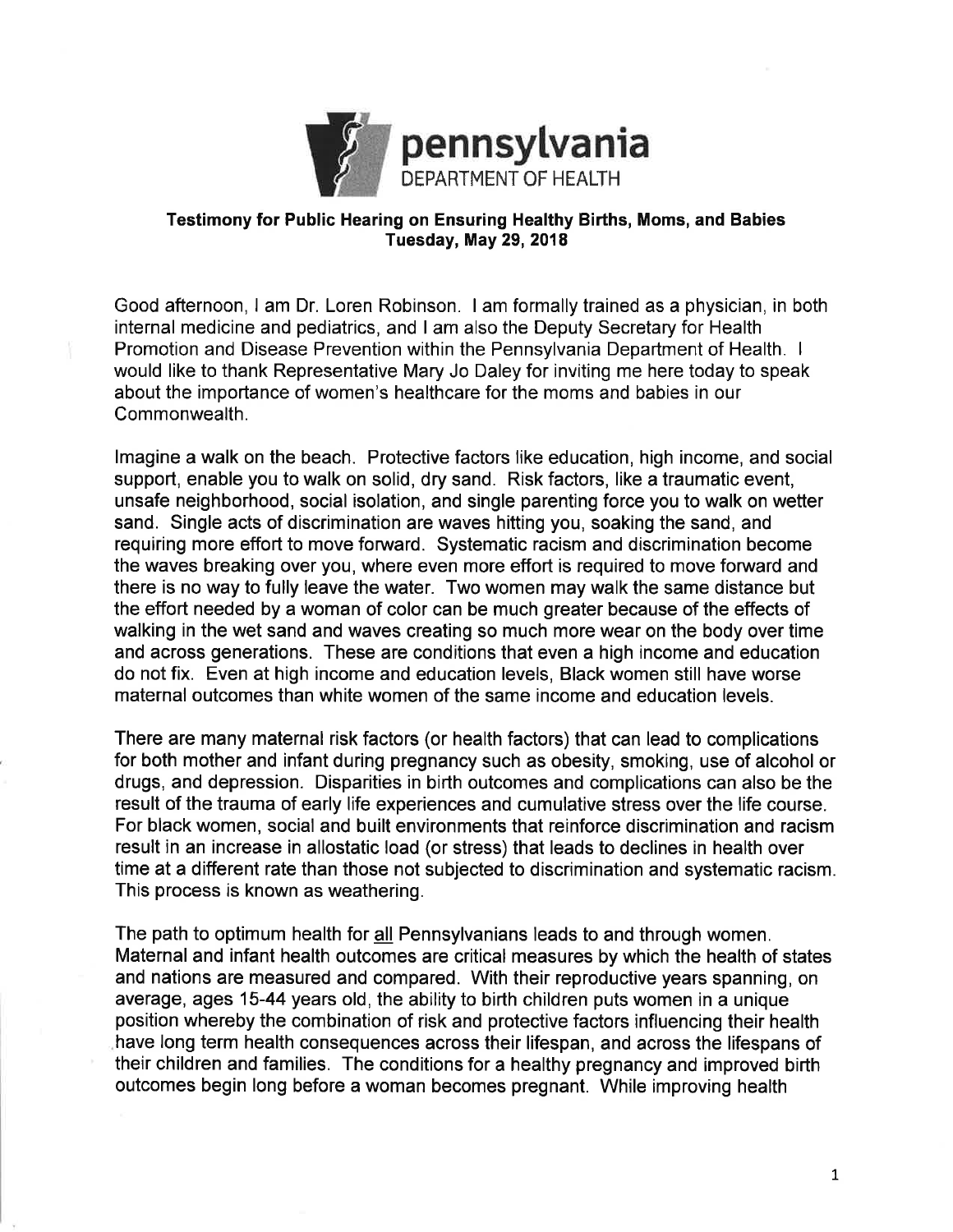begins with access to care, there are a range of biological, social, environmental, and physical factors that have been linked to maternal health outcomes.

The Department has aligned programming to federal outcome measures to address increasing access to quality preconception, prenatal, postpartum and inter-conception care. These are critical to reducing pregnancy-related complications, and ultimately reducing maternal and infant morbidity and mortality for all women. lt is not enough, however, to overcome the grave disparities in outcomes experienced by women of color. The complex interplay of individual, relationship, community and societal factors necessitates addressing issues across the range of factors to optimize the health of black women and the health of their children as "the choices a person makes are shaped by the choices a person has, which are themselves shaped by structural policies and processes."

At the Department of Health, we take very seriously the charge to improve overall maternal health outcomes in Pennsylvania and reducing the significant disparities in maternal health outcomes for those most at-risk: women of color.

While the general trend for the state and all races is increasing, in 2016, only 63 percent of black women had a birth with prenatal care beginning in the first trimester as compared to 77.5 percent of white women and 73.8 percent for the state. The Healthy People 2020 target is 77.9 percent for all women. Black women in Pennsylvania are also less likely to have received early and adequate prenatal care, only 65.1 percent as compared to 78.5 percent of white women and 75.2 percent for the state in 2016. The Healthy people 2020 target is 77.6 percent for all women. In 2014, the most recent year of data available, black women in our state had a higher rate (43.0 per 100 deliveries) of maternal complications during hospitalized labor and delivery as compared to white women (31 .0 per 100 deliveries). The Healthy People 2020 target is 28.0 per 100 deliveries.

Prenatal care is a widely recognized practice that improves maternal and infant health outcomes. As a mode of prenatal care, the department currently provides the Centering Pregnancy Program, a group prenatal care program, in two locations with high proportions of low birth weight babies, as well as racial disparities. The provision of prenatal care through this model has been shown to reduce the number of low birth weight babies, reduce the number of preterm births and increase the number of prenatal visits and breastfeeding rates in those that participate. We are currently continuing to expand the Centering Pregnancy Program, while also exploring the potential barriers minority and low income women face in obtaining care, including addressing attitudes and biases of health care and other service providers.

While prenatal care is important, it may not be enough or may be received too late to positively impact a pregnancy outcomes. Preconception and inter-conception health and health care can provide opportunities to promote the health of women before they become pregnant, as many factors influence pregnancy-related health outcomes. This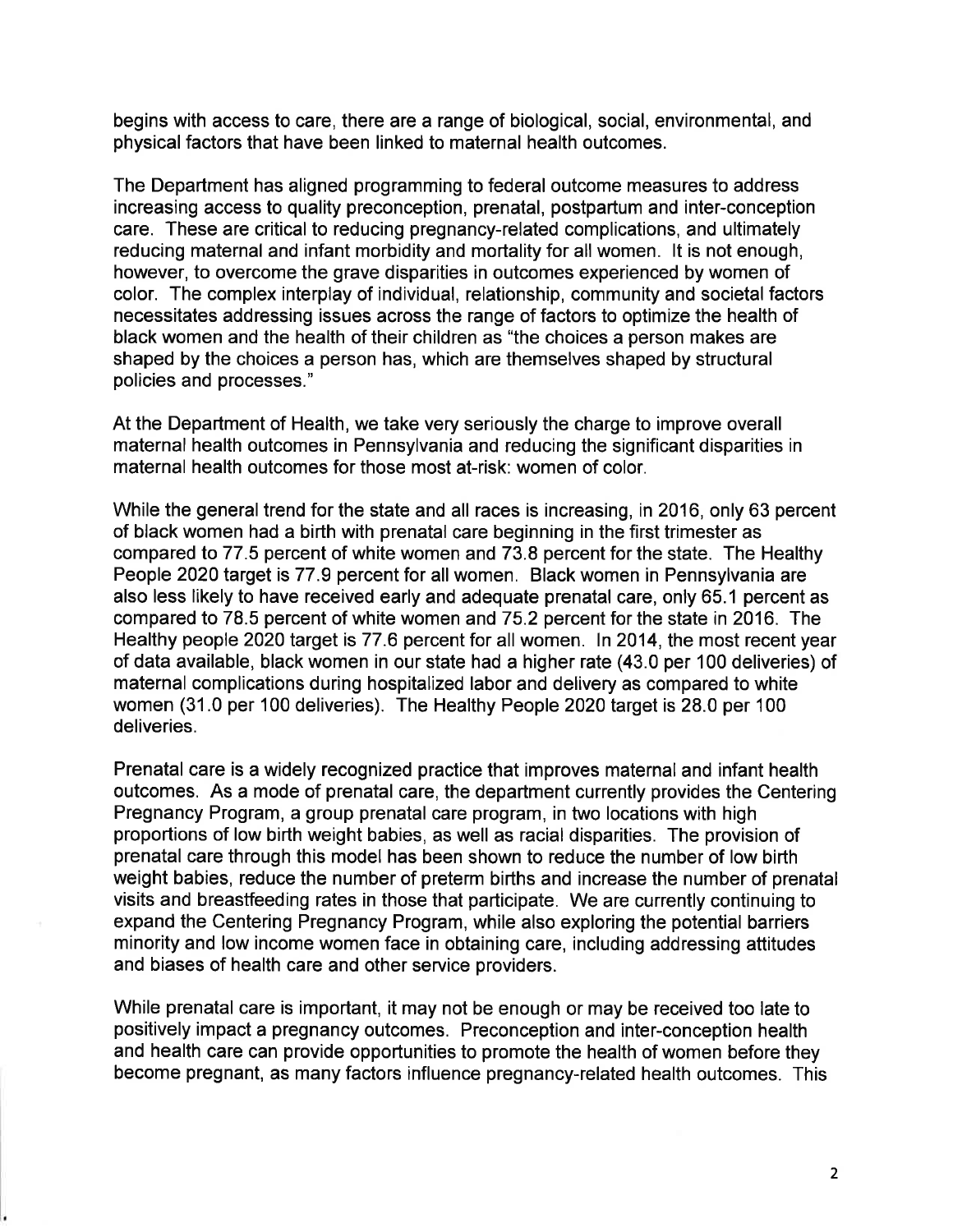is especially important as half of all U.S. pregnancies are unplanned. Preconception care is particularly important to reducing disparities in maternal and infant health.

The department promotes preconception and inter-conception health through several approaches:

The county and municipal health departments implement the One Key Question@ initiative, developed by the Oregon Foundation for Reproductive Health across their maternal and child health programming. One Key Question@ is a pregnancy intention screening tool used to decrease unintended pregnancies and improve the health of wanted pregnancies by allowing providers to proactively address some of the root causes of poor birth outcomes and educate and develop a reproductive health plan with women to achieve optimal health before a potential pregnancy.

The lnstitute of Health and Recovery's lntegrated Screening Tool (SP's) is now used by Pennsylvania county and municipal health departments to screen all women receiving services for behavioral health issues. The 5P's screening tool is a non-threatening and quick conversational tool that assesses risk for alcohol, substance abuse, violence, and depression based on 5 Ps: Parents, Peers, Partner, Pregnancy, and Past. Service providers make referrals or recommendations based on responses. The department is requiring the funded Maternal Child Health and Prenatal Program providers incorporate smoking screening and cessation referrals, particularly to the PA Free Quitline, into their programs.

The department implements the IMPLICIT lnter-conception Care program which uses a family's scheduled well-child visits to check on the health of mothers. Each visit screens mothers for four behavioral risk factors: smoking status, depression, birth control and folic acid. Women are counseled and referred for services as necessary.

الأرجاء

With the inclusion of long-acting reversible contraception (LARC) as part of state Medicaid fee schedules, the department has conducted an initial provider needs assessment to understand current provider training needs regarding LARC. We will use this data to develop resource tools and provide technical assistance to increase LARC routinization and uptake in clinics across the state.

Since 2007, the department has administered the Centers for Disease Control and Prevention's Pregnancy Risk Assessment and Monitoring System (PRAMS) in Pennsylvania. The PRAMS program is a random representative sample survey of new mothers designed to identify factors and risk behaviors associated with poor birth outcomes as well as the populations most likely to be affected by these behaviors. PRAMS data is used to target programming accordingly. Over the next several years the department will be integrating more questions onto the survey to capture maternal adverse childhood experiences, the influences of the social determinants of health, and experiences of discrimination and racism in service provision.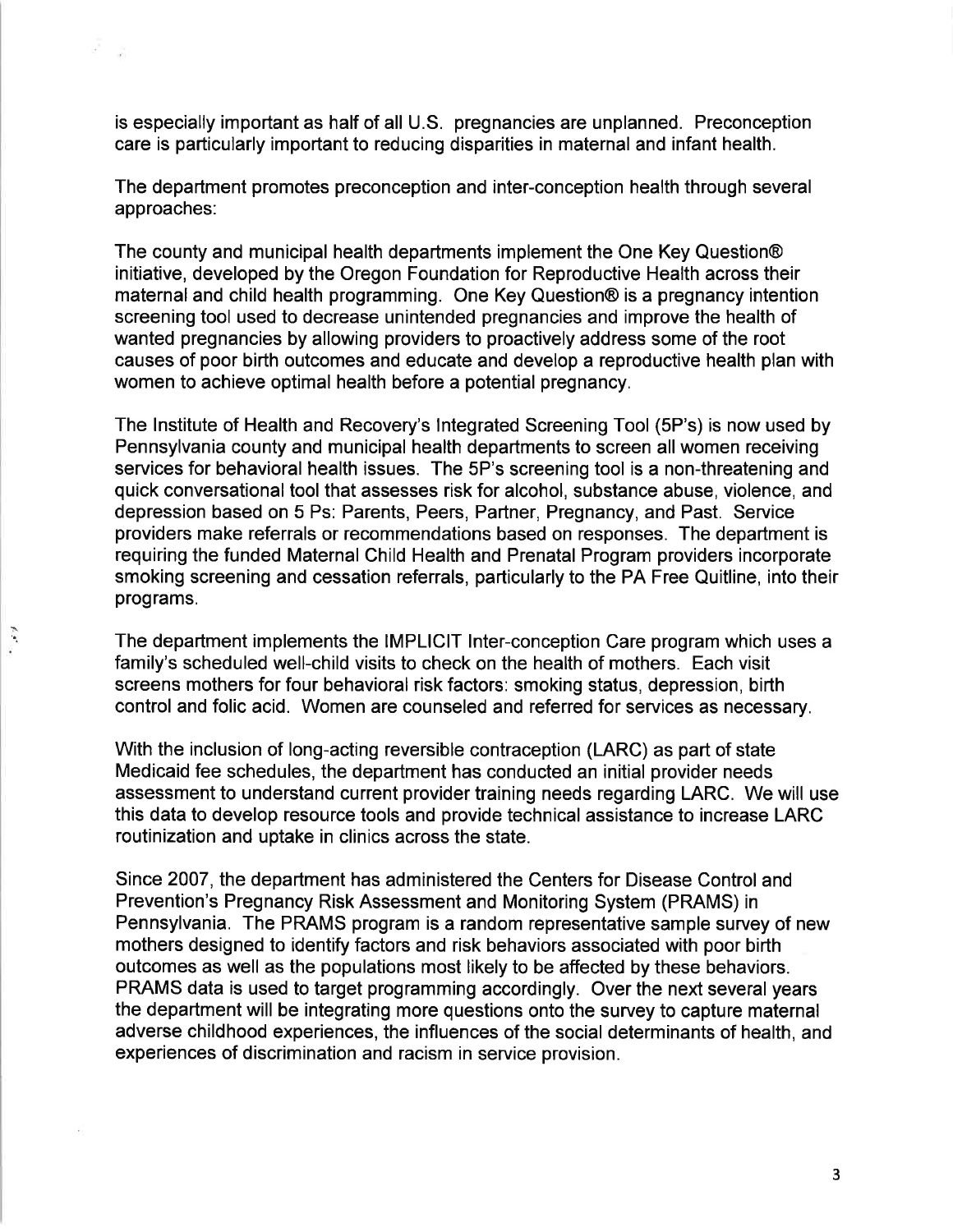Future inter-conception care programming will begin to integrate ways to address chronic stress and weathering and increase social supports in addition to promoting healthy behaviors at the individual and community levels.

While national gains have been made in reducing maternal morbidity and mortality rates, the U.S. rates are still higher than most other industrialized nations, despite major advances in medical care. Additionally, racial disparities persist with the risk of pregnancy-related deaths for black women at rates two to three times higher than that of white women in Pennsylvania. While state maternal mortality rates have been decreasing slightly over time from a four-year average maternal mortality rate (maternal deaths per 100,000 live births) of 13.5 for 2006-2010 to 11.4 for 2012-2016, the average maternal mortality rate for black women over the same time period decreased from 29.2 (for 2006-2010) to 27.2 (for 2012-2016); when comparing whites to blacks, the mortality rate for black women is over three times the rate for white women for the same time period. The Healthy People 2020 target is <sup>1</sup>1 .4 maternal deaths per 100,000 live births.

On May 9, Governor Wolf took a major step in putting Pennsylvania on a course to reducing maternal mortality. By signing House Bill 1869 into law, Governor Wolf sent a message to all Pennsylvanians that the lives of Pennsylvania mother matter. Act24 of 2018 will create the Pennsylvania Maternal Mortality Revie Committee under the auspices of the Department of Health. Other states that have adopted maternal mortality review committees have shown progress in reversing the trend of maternal mortality. They have concentrated their efforts on preventable maternal deaths including developing evidence-based toolkits, implementing quality improvement initiatives, and connecting women to resources; especially those with mental health issues and experiencing intimate partner violence. Pennsylvania, now equipped with legislation establishing maternal mortality review committee, aims to follow and reverse the terrible trend in the commonwealth.

As the department is tasked with the formation of the committee, our Bureau of Family Health, who administers all of the programs I previously described, will play a key role in the dissemination of key committee findings and the development of funding of prevention activities through the Title V Maternal and Child Health Services Block Grant. Work will be focused on improving data collection around maternal morbidity and mortality.

On behalf of the moms in our state and our nation who did not live to see this moment, <sup>I</sup> would like to thank you all for listening today. In the name of public health, this is a proud time to be a Pennsylvanian. I would like to thank you for your time today and <sup>I</sup> look forward to working together to improve the health of moms and babies in Pennsylvania. I welcome any questions you may have at this time.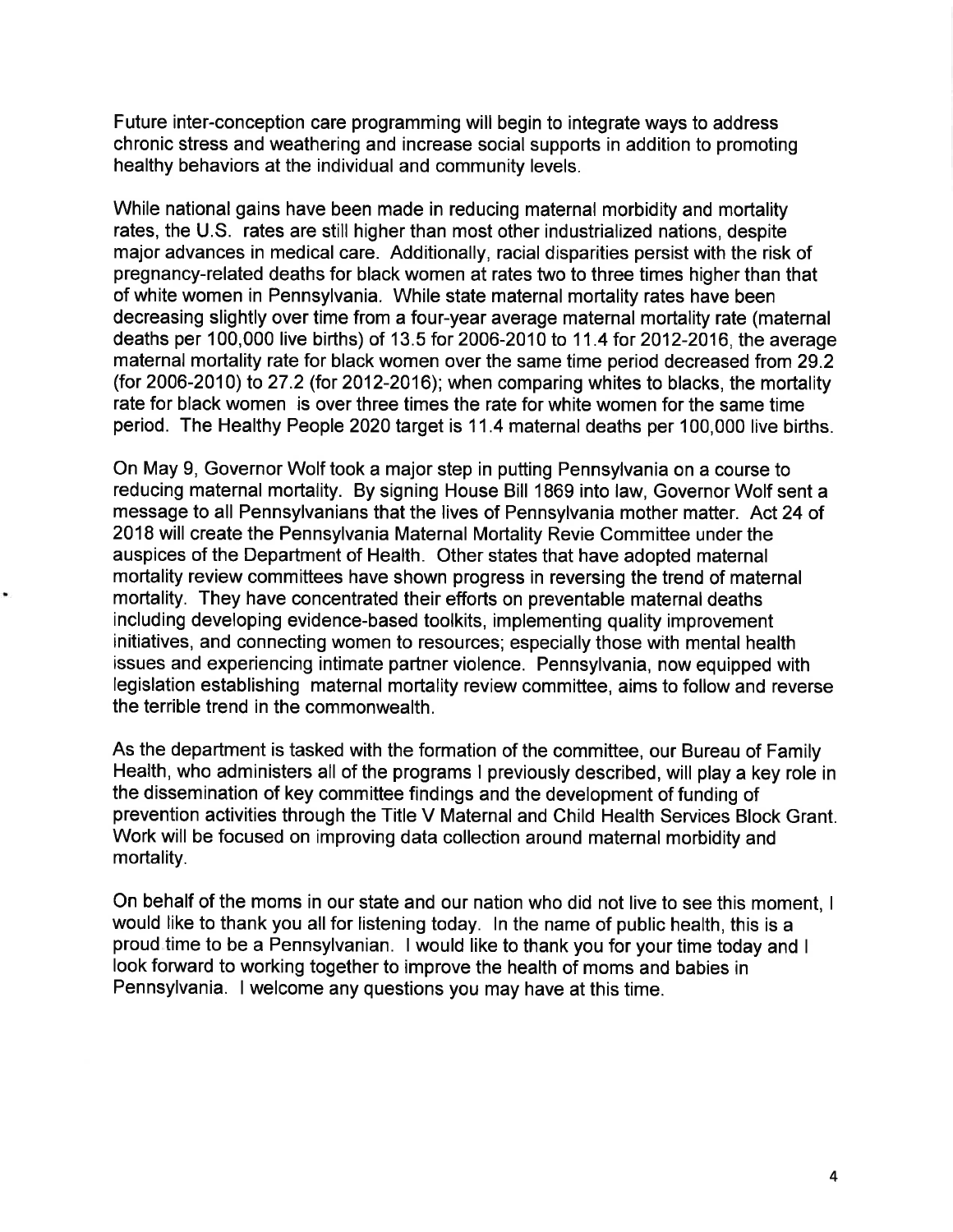## Written Testimony Public hearing on ensuring healthy births, moms and babies

May 29,2018

Submitted by:

Sindhu Srinivas, MD, MSCE Associate Professor Director of Obstetrical Services Vice Chair for Quality And Safety University of Pennsylvania, Department of OBGYN

Vice Chair Health Policy and Advocacy Committee, Society for Maternal Fetal Medicine

 $\label{eq:2.1} \frac{1}{2} \int_{\mathbb{R}^3} \frac{1}{2\pi} \, \mathrm{d} \omega \, \mathrm{d} \omega \, \mathrm{d} \omega$ 

 $\frac{1}{\sqrt{2}}$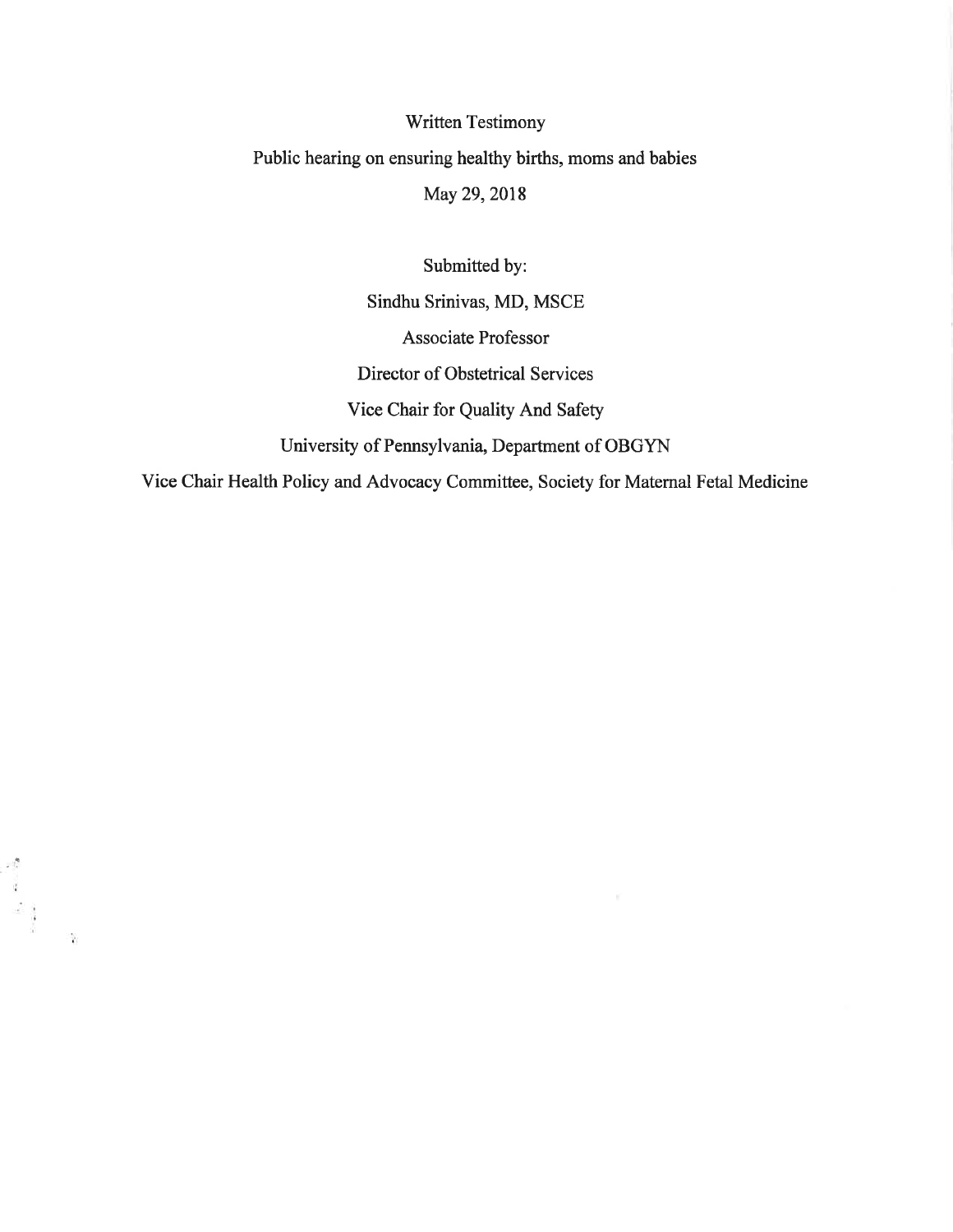Good afternoon. Thank you for inviting me to participate in this very important and timely briefing. My name is Dr. Sindhu Srinivas. I am a maternal-fetal medicine physician at the Hospital of the University of Pennsylvania. There, I am a practicing obstetrician and maternal fetal medicine specialist, the Director of Obstetrical Services and Vice Chair for Quality and Safety. Today I am here in that capacity, and as Vice Chair for the Health Policy and Advocacy Committee of the Society for Maternal-Fetal Medicine (SMFM) and importantly as a high risk Obstetrician.

Maternal Fetal medicine specialists treat high-risk pregnant women – women who have underlying medical conditions and are pregnant, or when an issue is identified with the fetus. MFMs are obstetricians who have an additional three years of training. We are on the front lines of the most complicated pregnancy cases, and we are concerned with this country's rising maternal morbidity and mortality rates.

Despite my years of formal training and 13 years of providing direct care for women both with complicated and uncomplicated pregnancies, the truth is, there is still much we do not know about why so many women are dying in childbirth. What we do know is that maternal mortality is just the tip of the iceberg and as many as half are potentially preventable. For each maternal death, there are numerous other women who suffer complications, what we refer to as severe maternal morbidities. We are working to understand more and do more to prevent these tragic outcomes.

What we also know is that we can do better. Despite advances in obstetrical care, the United States still trails the developed world in its maternal mortality rate. While the rate of maternal mortality has fallen in most developed nations, it is rising here. In a20I5 study, the United States had the highest maternal mortality rate at 26.4 deaths for every 100,000 live births, followed by the United Kingdom at 9.2 deaths for every 100,000 live births. That translates into 2 to 3 women dying each day in the United States at a time that should be one of the happiest in their lives and the lives of their families.

We know that when obstetrical care is standardized  $-$  in other words, when all women receive certain interventions when they are in severe circumstances – outcomes can improve. The state of California has demonstrated remarkable improvements in pregnancy outcomes by reviewing the death records of pregnancy and postparfum women and standardizing care based on what they learned. The United Kingdom has long had what is known as the Confidential Inquiry into Maternal Deaths. As a result of that program, standardized interventions were developed and implemented that have had a dramatic impact on reducing maternal deaths from conditions like venous thromboembolism.

Philadelphia has a maternal mortality review that I have had the privilege of participating in for the last several years. A recent report published from that review reported 55 deaths over a 3 year period, 31 of which were considered to be due to natural causes. Based on the review of these tragic deaths and deliberations of our very thoughtful multidisciplinary group, we had several recommendations. One of those recommendations was to establish a state based Maternal Mortality review committee. I am thrilled to see our state moving forward in establishing this much needed review.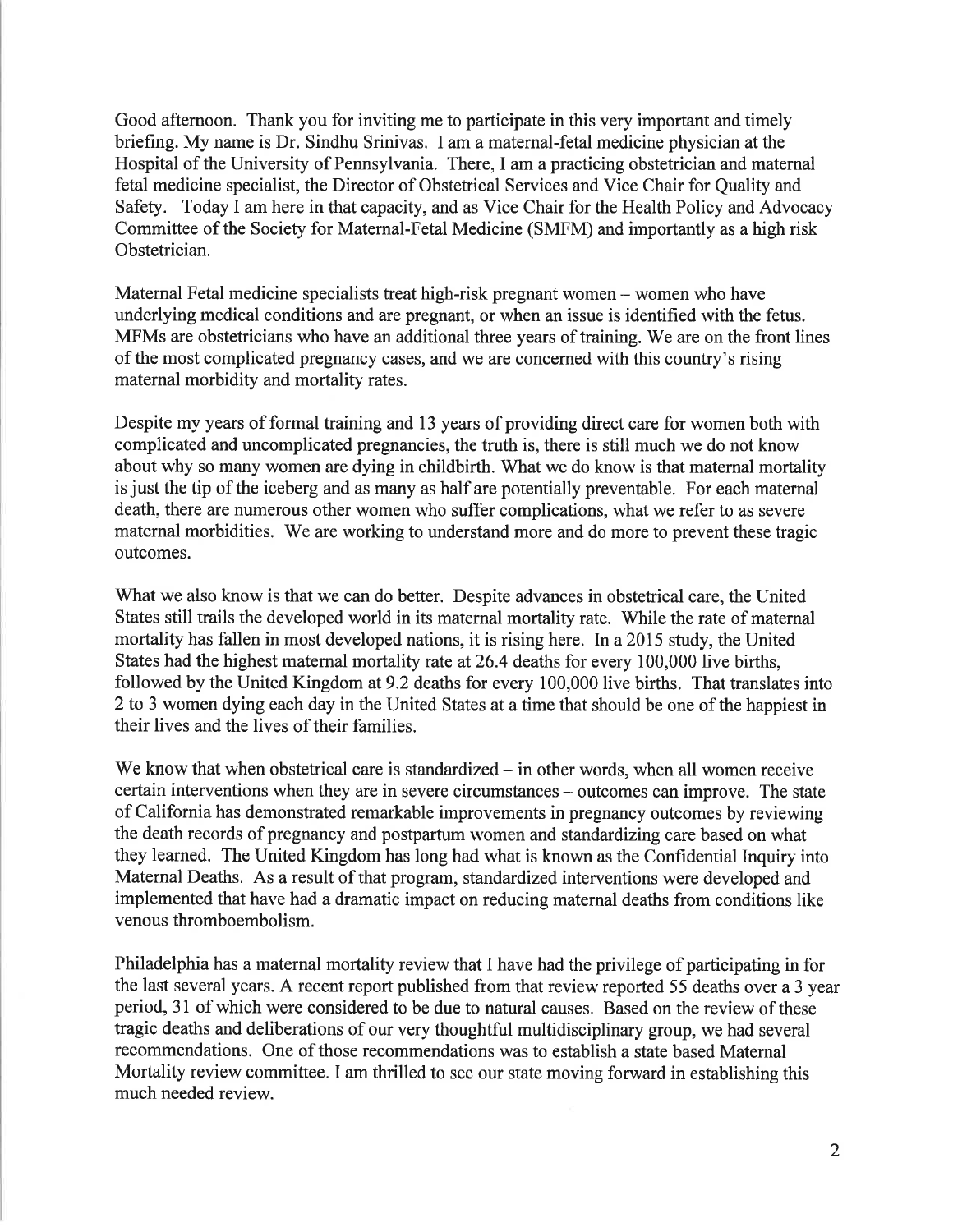But the review while a big step, is only the first step. Once you have established a review committee, developing a systematic process for the review and strategies for improvement is critical.

To assist with this, in September 2016, the Society for Maternal Fetal Medicine and the American College of Obstetricians and Gynecologists published an Obstetric Care Consensus outlining a process for identifying maternal cases that should be reviewed. We need beffer, more standardized data surrounding maternal mortality so that we can accurately attribute its causes and prevent it wherever possible. There are some new tools available to share knowledge  $-$  for example the Association of Maternal and Child Health Programs has a fantastic web portal on performing matemal mortality reviews so that states that have maternal mortality review commiffees can share information about best practices with states that are interested in setting up review committees. The National Network of Perinatal Quality Collaboratives sponsored by the Centers for Disease Control and Prevention and the March of Dimes was recently launched to provide support to state Perinatal Quality Collaboratives so that they can improve maternal and infant health outcomes. But to accomplish this they need more information about the problem that they are attacking.

But data is only the first step. Once you have data it will be important to translate that data into actionable recommendations that can be implemented on a state level. This last piece is critical if we truly want to move the needle on reducing maternal morbidity and mortality in Pennsylvania and ensuring healthy births, moms and babies.

From our Maternal mortality review work in Philadelphia, some of the most striking gaps seem to be related to systems of information sharing, access to long acting reversible contraception which recently has improved in our state, and access and collaboration between medical prenatal providers and mental health providers, among others.

Additionally, a focus on care coordination and the importance of considering social determinants of health in all of our solutions can't be stated enough. I have been lucky to be a part of a collaborative program between the University of Pennsylvania, Maternity Care coalition, Keystone First and Community Behavioral Health whose mission is to improve health outcomes for pregnant women with chronic health conditions, ensuring women receive the care they need before, during and after childbirth. In this program, at risk moms are partnered with advocates who also function as birth doulas. We have enrolled over 200 women in this program and are seeing significant increases in their engagement in prenatal care and breast feeding rates, among other outcomes. Programs like this one exemplify care coordination between providers, payers, mental health providers and a community organization. Policies that help with supporting these types programs will be an important potential future direction to ensure healthy births, moms and babies.

Finally, I need to mention the importance of innovation in developing patient centered approaches to care as critical in our quest to ensure healthy births moms and babies. As an example, we have recently developed, tested and deployed a program called Heart Safe Motherhood at the Hospital of the University of Pennsylvania. The Heart Safe Motherhood